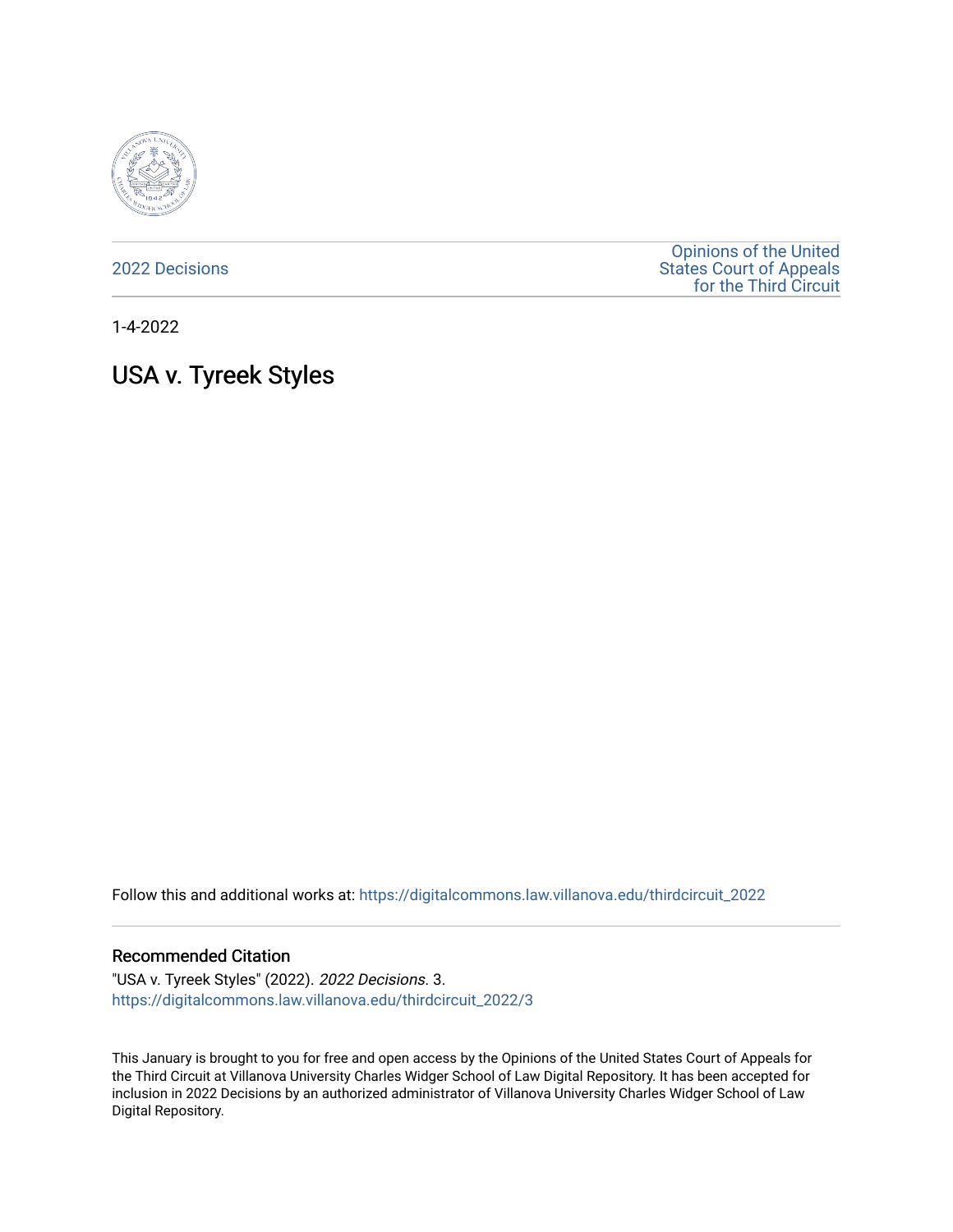## NOT PRECEDENTIAL

## UNITED STATES COURT OF APPEALS FOR THE THIRD CIRCUIT

No. 19-3217  $\overline{\phantom{a}}$  , where  $\overline{\phantom{a}}$ 

 $\frac{1}{2}$ 

#### UNITED STATES OF AMERICA

v.

TYREEK STYLES  $a/k/a$ , "Reek", Appellant

 $\frac{1}{2}$ 

On Appeal from the United States District Court for the Eastern District of Pennsylvania (D.C. Criminal No. 2-13-cr-00030-001) District Judge: Honorable Petrese B. Tucker

Submitted Pursuant to Third Circuit L.A.R. 34.1 on November 10, 2021

 $\frac{1}{2}$ 

Before: HARDIMAN, MATEY, and SCIRICA, *Circuit Judges.*

(Filed: January 4, 2022)  $\frac{1}{2}$ 

OPINION\*  $\frac{1}{2}$ 

<sup>\*</sup> This disposition is not an opinion of the full Court and pursuant to I.O.P. 5.7 does not constitute binding precedent.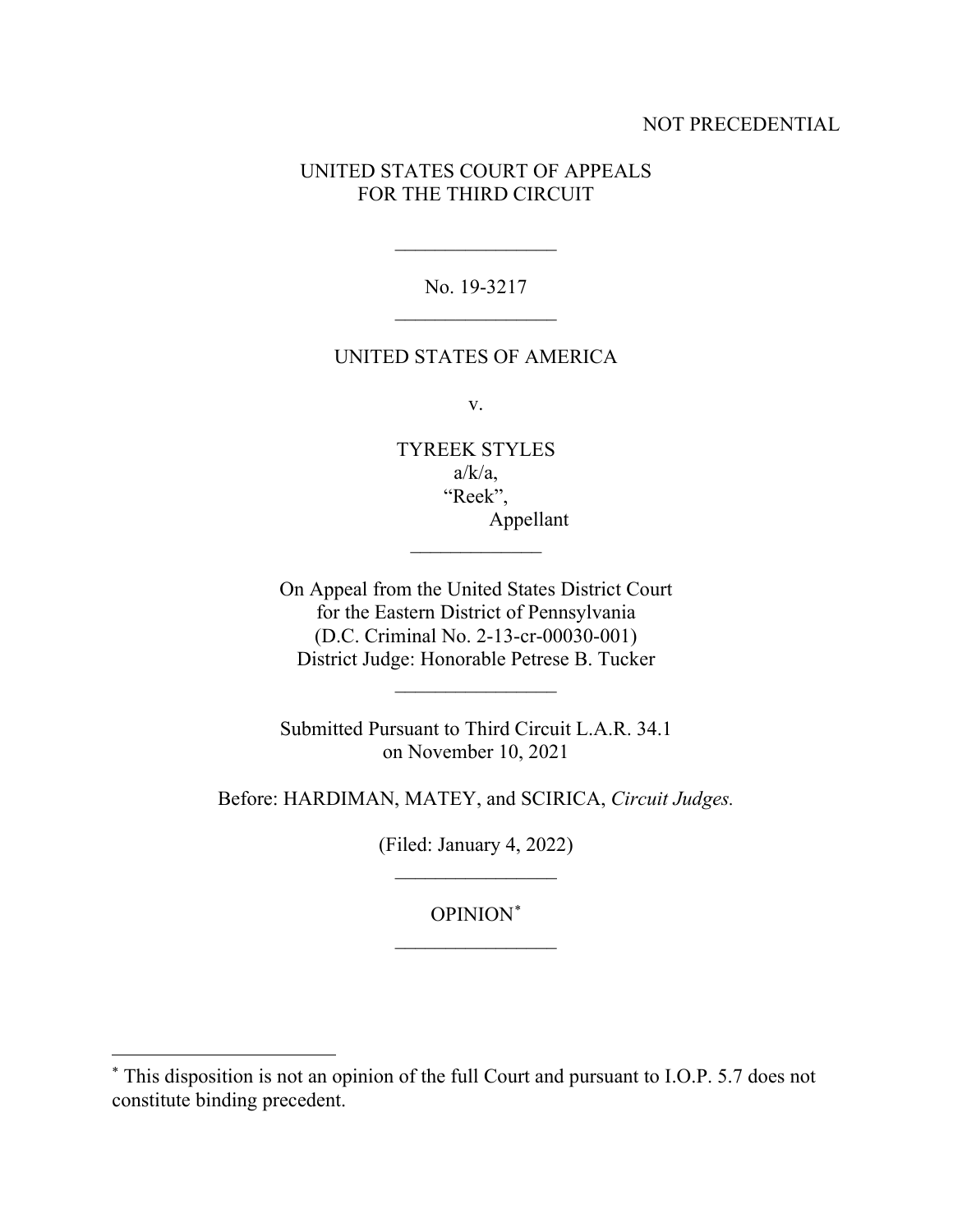## **SCIRICA**, *Circuit Judge*.

Tyreek Styles appeals his conviction and sentence for discharging a firearm during and in relation to a crime of violence, in violation of 18 U.S.C. § 924(c). We will affirm.

I.

Tyreek Styles, along with four other men, committed armed robbery of an Upper Darby residence.<sup>1</sup> At trial, the Government introduced evidence that Styles assisted in planning and assembling supplies needed for the robbery, including a firearm and stun gun; drove to the scene of the robbery, stood watch outside the residence while the robbery was committed, and beat one of the residents. During the commission of the robbery, one of the robbers discharged the firearm in the direction of one of the residents.

After a jury trial, Styles was convicted of conspiracy to commit robbery which interferes with interstate commerce, and robbery which interferes with interstate commerce, both in violation of 18 U.S.C.  $\S 1951(a)$  (Hobbs Act).<sup>2</sup> Styles was also convicted of aiding and abetting the discharge of a firearm during a crime of violence, in violation of 18 U.S.C. § 924(c), which carries a mandatory minimum consecutive sentence of 120 months. At his first sentencing hearing, the District Court sentenced Styles to 240 months' imprisonment. On Styles' first appeal, we affirmed the convictions but vacated the sentence and remanded for resentencing on the grounds that an obstruction enhancement was incorrectly applied to elevate Styles' guideline range on the robbery

 $<sup>1</sup>$  In Styles' first direct appeal, we set forth a more complete discussion of his involvement</sup> in the robbery. *See United States v. Styles*, 659 F. App'x 79, 81 (3d Cir. 2016).

<sup>&</sup>lt;sup>2</sup> Styles' convictions were supported by the testimony of his co-conspirators.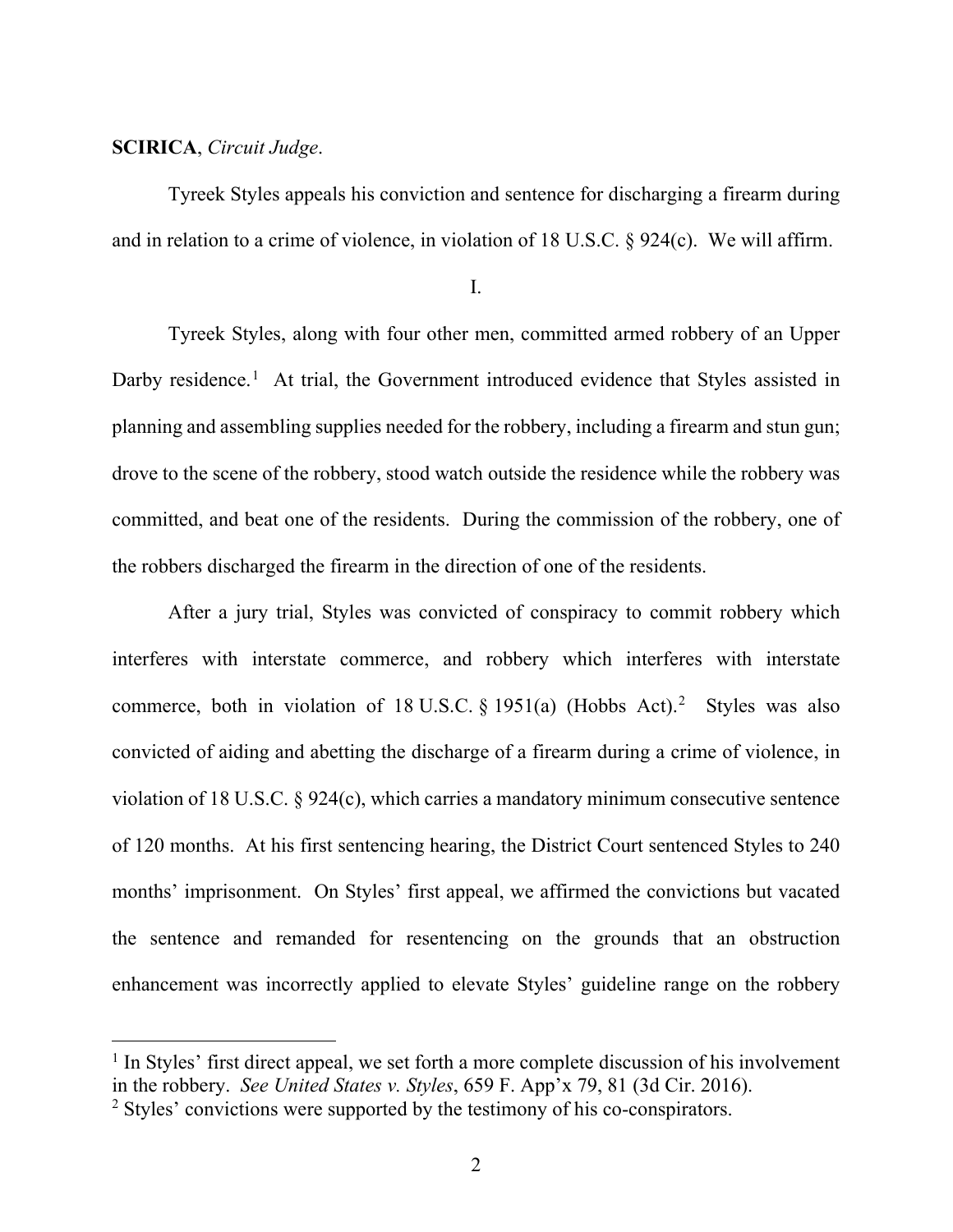counts. *United States v. Styles*, 659 F. App'x 79, 85 (3d Cir. 2016). At a resentencing proceeding, the sentencing judge reduced Styles' original sentence from 240 months to 180 months.

In this present appeal, Styles initially argued his  $\S$  924(c) conviction was invalid because Hobbs Act robbery does not qualify as a § 924(c) predicate crime of violence. He also argued that even if Hobbs Act robbery is a crime of violence, aiding and abetting Hobbs Act robbery is not a crime of violence, and he was only convicted under a theory of aiding and abetting.<sup>3</sup> In responding to the Government's motion for summary affirmance,<sup>4</sup> Styles acknowledged that our decision in *United States v. Walker*, 990 F.3d 316, 330 (3d Cir. 2021), resolved against him the claim that substantive Hobbs Act robbery is not a crime of violence. Nonetheless, Styles reiterated his argument—one that he never made in the District Court—that aiding and abetting Hobbs Act robbery does not qualify as a § 924(c) predicate crime of violence because one can aid and abet Hobbs Act robbery without the use of physical force.

### $II<sup>5</sup>$

Styles presses an argument on appeal—that aiding and abetting Hobbs Act robbery is not a "crime of violence" under § 924(c)—he never made in District Court. Because Styles failed to make this argument below, he forfeited any argument about aiding and

<sup>&</sup>lt;sup>3</sup> There is some doubt as to whether, as a factual matter, Styles' conviction for Hobbs Act robbery was under a theory of aiding and abetting. Nonetheless, we need not decide this issue because his legal argument on appeal fails.

<sup>4</sup> We denied the Government's motion for summary affirmance.

 $<sup>5</sup>$  The District Court had jurisdiction under 18 U.S.C. § 3231. We have jurisdiction under</sup> 28 U.S.C. § 1291 and 18 U.S.C. § 3742(a).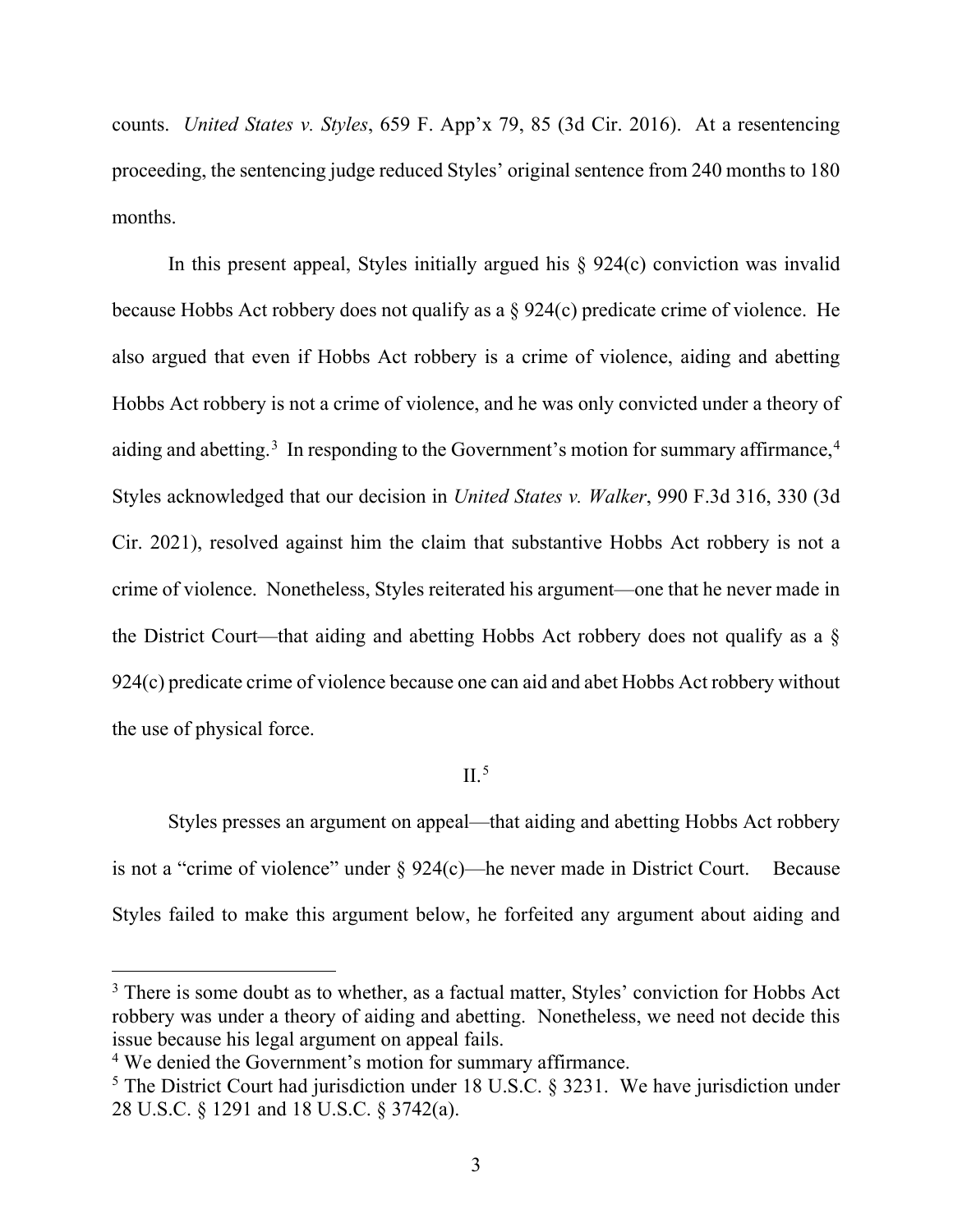abetting liability. *See United States v. Joseph*, 730 F.3d 336, 341 (3d Cir. 2013) (preserving an argument requires "a party [to] make the same argument in the District Court that he makes on appeal"). But even if Styles had not forfeited his argument, we conclude that aiding and abetting Hobbs Act robbery is a predicate crime of violence under § 924(c).

Section 924(c) requires a mandatory consecutive sentence of 120 months for any person who discharges a firearm "during and in relation to any crime of violence." 18 U.S.C. § 924(c)(1)(A). A crime of violence is any offense that meets the definition of the statute's elements clause. <sup>6</sup> *Id.* § 924(c)(3)(A); *Walker*, 990 F.3d at 324. The elements clause defines a crime of violence as "an offense that is a felony and -- has as an element the use, attempted use, or threatened use of physical force against the person or property of another." 18 U.S.C. § 924(c)(3)(A).

When applying the elements clause, we use the categorical approach, in which we ask, "whether the minimum conduct punishable [under the offense] qualifies as a crime of violence." *Walker*, 990 F.3d at 324. In other words, an offense qualifies as a crime of violence if it always contains an element of "the use, attempted use, or threatened use of physical force against the person or property of another" as required by the elements clause of  $\S 924(c)(3)(A)$ . We have already held that Hobbs Act robbery itself is categorically a crime of violence because Hobbs Act robbery requires an element of physical force. *Id.* at

 $6$  Although § 924(c)(3)(B) also contains a "residual clause," which defines a crime of violence as "an offense that is a felony and -- that by its nature, involves a substantial risk that physical force against the person or property of another may be used in the course of committing the offense," in *United States v. Davis*, the Supreme Court invalidated the residual clause as unconstitutionally vague. 139 S. Ct. 2319, 2336 (2019).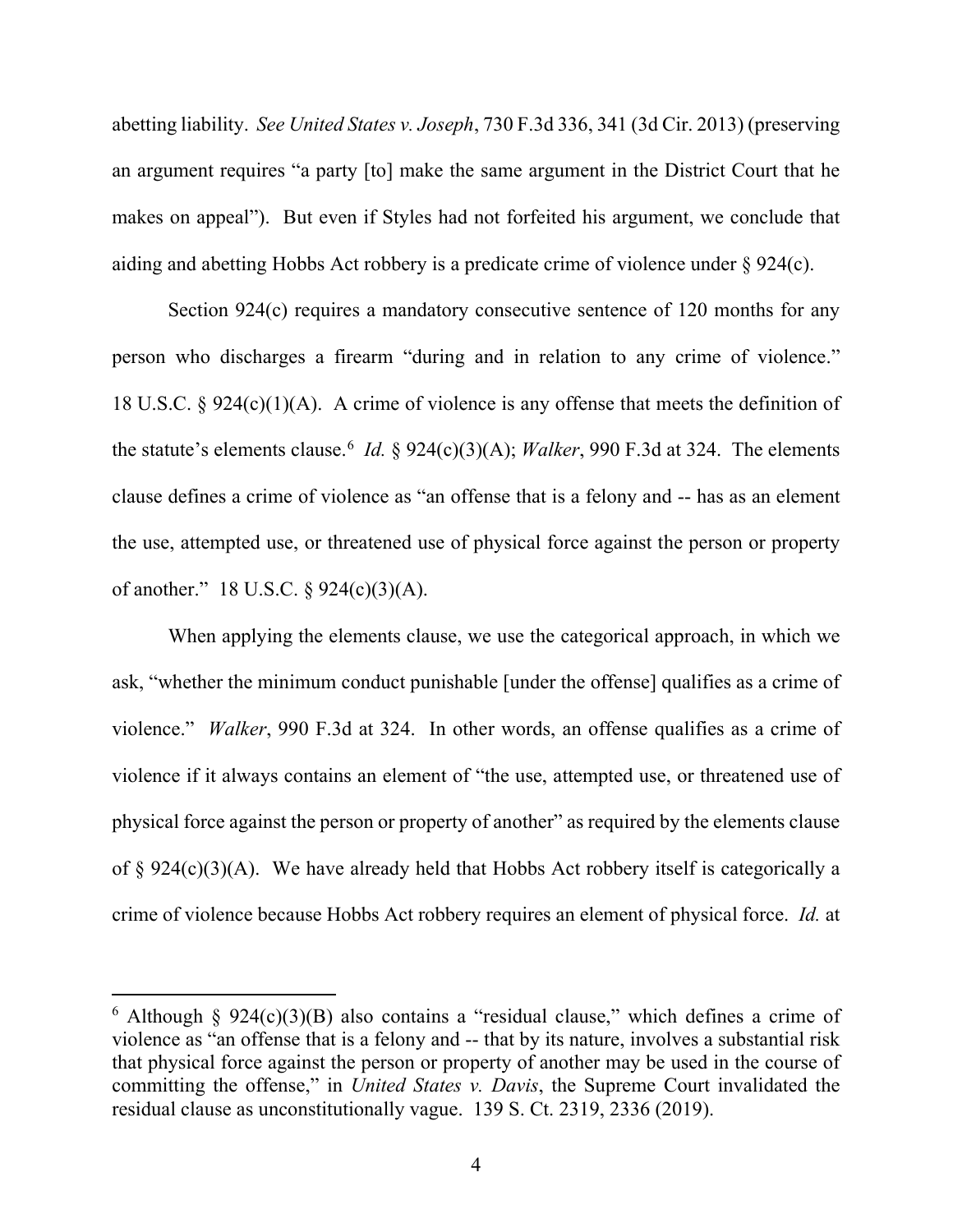325. It follows, therefore, that aiding and abetting Hobbs Act robbery qualifies as a 924(c) predicate crime of violence because it too requires an element of physical force.

To establish aiding and abetting liability under 18 U.S.C § 2, the government must prove "(1) that the substantive crime has been committed; and (2) that the defendant charged with aiding and abetting knew of the commission of the substantive offense and acted with intent to facilitate it." *United States v. Petersen*, 622 F.3d 196, 208 (3d Cir. 2010) (citation omitted). Because aiding and abetting liability requires the government to prove the substantive offense was committed, the government needs to prove every element of the substantive offense. Accordingly, aiding and abetting liability includes all the same elements of the underlying substantive offense. If an element of physical force is required for a conviction under the substantive offense, the same element of physical force is required for a conviction under a theory of aiding and abetting.

Consistent with this conclusion, several of our sister circuits have specifically held that aiding and abetting a crime of violence is itself a crime of violence under the elements clause of § 924(c)(3)(A). *See, e.g., United States v. García-Ortiz*, 904 F.3d 102, 109 (1st Cir. 2018); *United States v. McCoy*, 995 F.3d 32, 57–58 (2d Cir. 2021); *United States v. Ali*, 991 F.3d 561, 573–74 (4th Cir. 2021); *Untied States v. Richardson*, 948 F.3d 733, 741– 42 (6th Cir. 2020); *In re Colon*, 826 F.3d 1301, 1305 (11th Cir. 2016); *cf. United States v. Deiter*, 890 F.3d 1203, 1214–16 (10th Cir. 2018) (holding that aiding and abetting federal bank robbery is a "violent felony" under the elements clause of the Armed Career Criminals Act). As the Fourth Circuit explained, "aiding and abetting a crime has the exact same elements as the principal offense." *Ali*, 991 F.3d at 574.